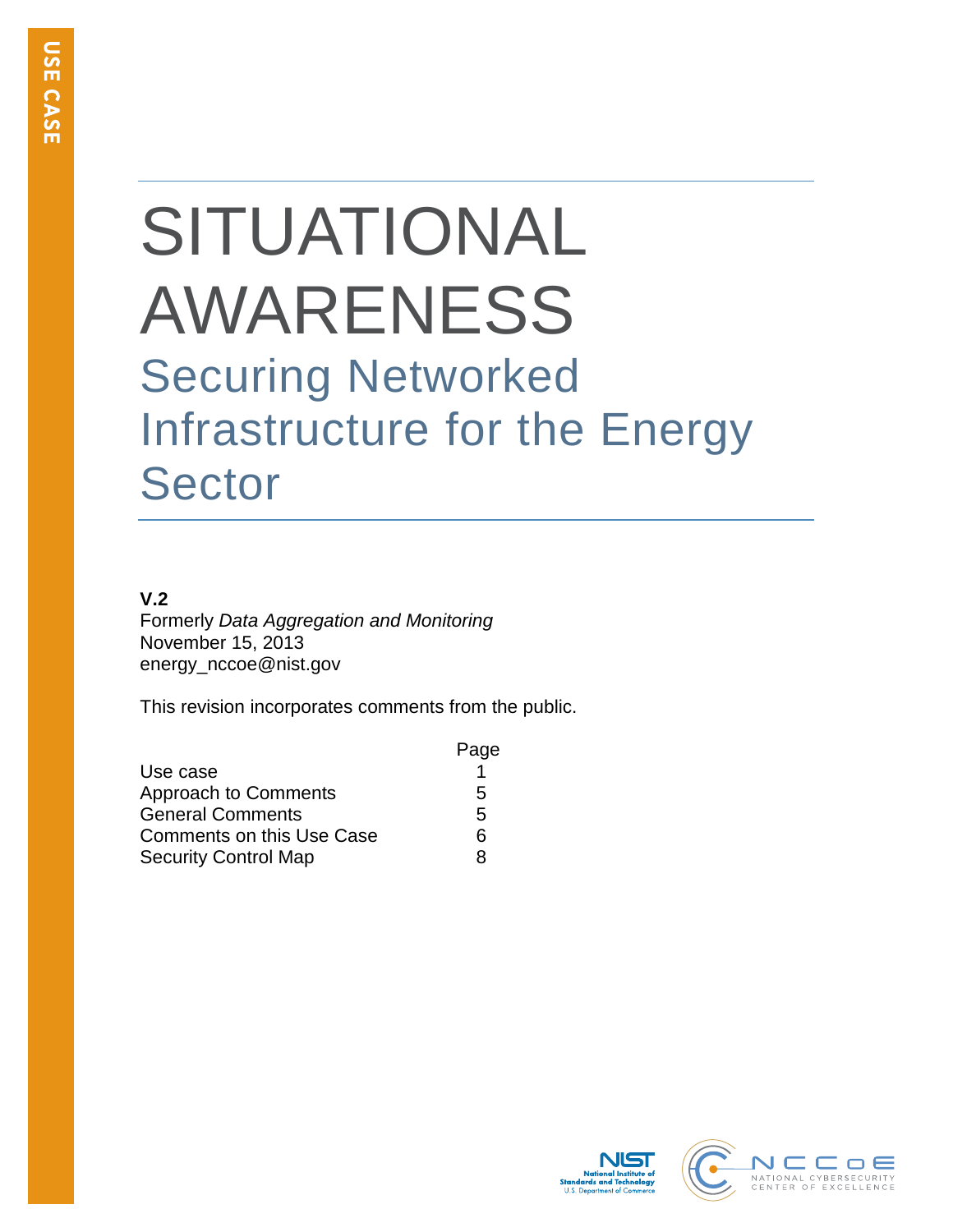*The National Cybersecurity Center of Excellence (NCCoE) at the National Institute of Standards and Technology works with industry, academic and government experts to find practical solutions for businesses' most pressing cybersecurity needs. The NCCoE collaborates to build open, standards-based, modular, end-to-end reference designs that are broadly applicable and help businesses more easily align with relevant standards and best practices.*

*This document is a detailed description of a particular problem that is relevant across the energy sector. NCCoE cybersecurity experts will address this challenge through collaboration with members of the energy sector and vendors of cybersecurity solutions. The solutions proposed by this effort will not be the only ones available in the fastmoving cybersecurity technology market. If you would like to propose an alternative architecture or know of products that might be applicable to this challenge, please contact us at energy\_nccoe@nist.gov.*

### 1 **1. DESCRIPTION**

#### 2 **Goal**

- 3 To improve the security of operational technology, energy companies need mechanisms
- 4 to capture, transmit, analyze and store real-time or near-real-time data from industrial
- 5 control systems (ICS) and related networking equipment. With such mechanisms in
- 6 place, electric utility owners and operators can more readily detect anomalous
- 7 conditions, take appropriate actions to remediate them, investigate the chain of events
- 8 that led to the anomalies, and share findings with other energy companies. Obtaining
- 9 real-time and near-real-time data from networks also has the benefit of helping to
- 10 demonstrate compliance with information security standards.

#### 11 **Motivation**

- 12 Energy utilities rely on networked operational technology (OT) to control the
- 13 generation, transmission and distribution of power. While there are a number of useful
- 14 products on the market for monitoring enterprise networks for possible security events,
- 15 these products tend to be imperfect fits for the unusual requirements of control system
- 16 networks. A network monitoring solution that is tailored to the needs of control systems
- 17 would reduce security blind spots.

#### 18 **Illustrative Scenario**

- 19 A dispatcher at an operations center sees that a relay has tripped at a substation and
- 20 begins to investigate the cause. The dispatcher uses a single software interface that
- 21 monitors system buses, displays an outage map, maps operational network connections
- 22 to the bus and outage maps, and indexes logs from operational network devices and
- 23 physical security devices. The dispatcher begins her investigation by querying network
- 24 logs to determine whether any ICS devices received commands that might have caused
- 25 the trip. If the answer is yes, then, using the same interface, she can automatically see
- 26 logs of the most recent commands and network traffic sent to the relevant devices,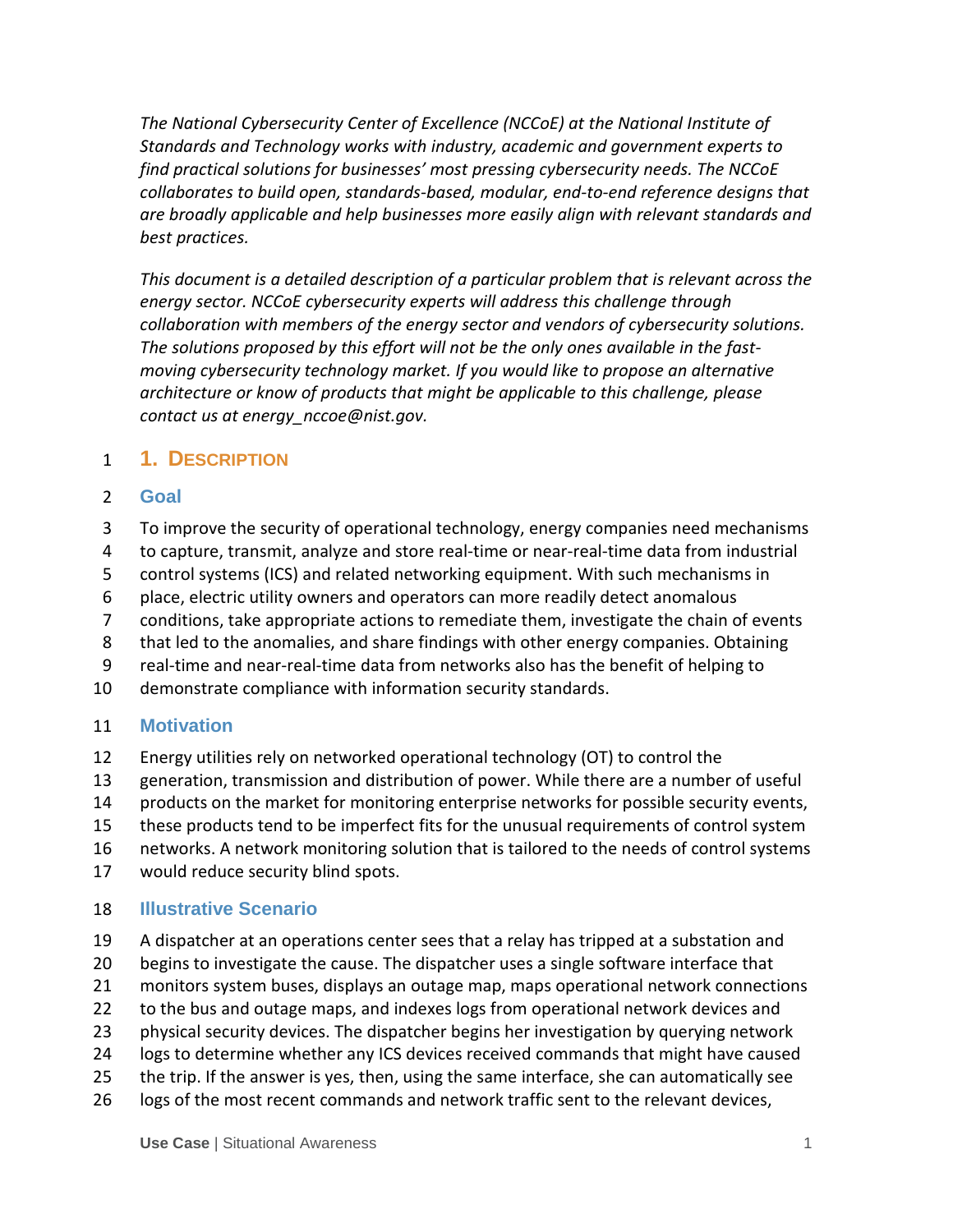- allowing her to easily extend the investigation to internal systems and users who
- communicated with the suspect devices. The system may also be able to alert her to
- incidents of similar network traffic that were flagged as suspicious and shared by
- analysts at other power companies.
- If she finds that network traffic did not cause the trip, the dispatcher can check to see if
- there were any alerts from physical security devices that would imply a breach. This
- helps the dispatcher determine whether to send physical security personnel or a field
- technician to further investigate.
- **2. DESIRED SOLUTION CHARACTERISTICS**
- data visualization and analysis capabilities that help dispatchers and security analysts view control system behavior, network security events and physical security events as a cohesive whole • analysis and correlation capabilities that help dispatchers and security analysts
- understand and identify security events and predict how those events might affect control system operation
- scalability sufficient to meet the needs of a large metropolitan utility
- mechanisms that ensure the accuracy and integrity of data collected from remote facilities
- ability to collect logs, traffic and operational data from a variety of sources including servers, ICS equipment, networking equipment, security appliances, issue tracking systems and mobile devices
- ability to allow dispatchers and security analysts to easily automate common, repetitive investigative tasks
- built-in information sharing capabilities that allow dispatchers and security analysts to easily share and acquire new threat indicators, correlation rules, mitigations and investigative techniques
- customizable interfaces that allow users to tailor the system to meet specific business needs
- automated report generation to aid utilities in demonstrating compliance with relevant standards
- intuitive user interfaces that are appropriate for utility dispatchers with limited network security expertise or security analysts with limited expertise in electric power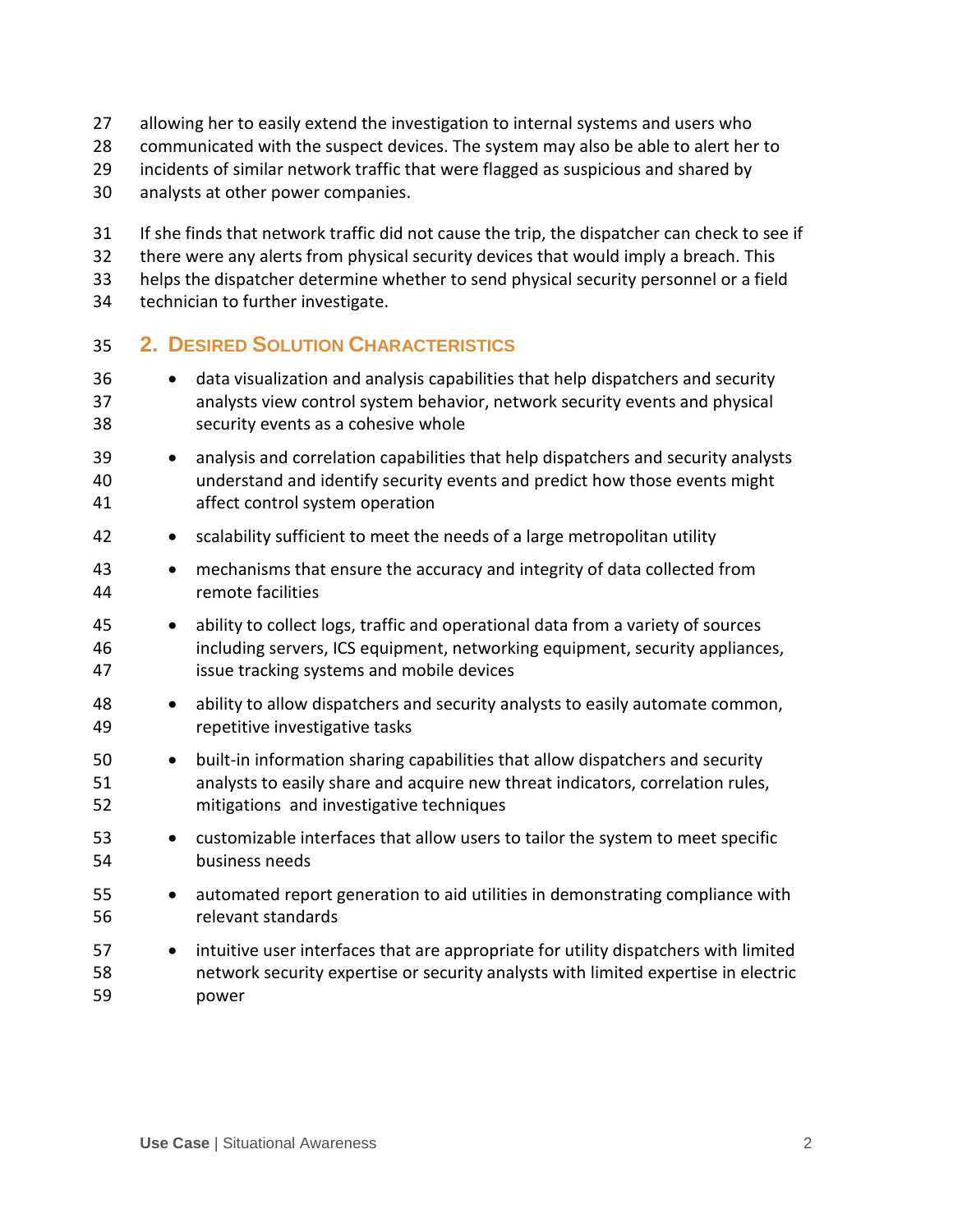#### **3. BUSINESS VALUE**

- improves a company's ability to detect cyber-related security breaches or anomalous behavior, likely resulting in earlier detection and less impact of such incidents on energy delivery, thereby lowering overall business risk • increases the probability that investigations of attacks or anomalous system behavior will reach successful conclusions • improves accountability and traceability, leading to valuable operational lessons learned • simplifies regulatory compliance by automating generation and collection of a variety of operational log data **4. RELEVANT STANDARDS AND REGULATIONS** 71 • ISA 99, Industrial Automation and Control Systems Security http://www.isa.org/MSTemplate.cfm?MicrositeID=988&CommitteeID=6821 • IEC 62351: Security http://www.iec.ch/smartgrid/standards/ • NERC Critical Infrastructure Protection Plans v.3 and v.5 http://www.nerc.com/pa/Stand/Pages/CIPStandards.aspx 77 • NRC 10 CFR 73.54, Protection of Digital Computer and Communication Systems and Networks http://www.nrc.gov/reading-rm/doc-collections/cfr/part073/part073-0054.html 80 • NRC Regulatory Guide 1.152, Rev. 3, Criteria for Use of Computers in Safety Systems of Nuclear Power Plants http://pbadupws.nrc.gov/docs/ML1028/ML102870022.pdf 83 • NIST IR 7628, Guidelines for Smart Grid Cyber Security http://www.nist.gov/smartgrid/upload/nistir-7628\_total.pdf 85 • NIST SP 800-82, Guide to Industrial Control Systems Security http://csrc.nist.gov/publications/nistpubs/800-82/SP800-82-final.pdf 87 • Electricity Subsector Cybersecurity Capability Maturity Model (ES-C2M2) http://energy.gov/oe/services/cybersecurity/electricity-subsector-cybersecurity- capability-maturity-model-es-c2m2 **5. EXAMPLE COMPONENT LIST** 91 • security incident and event management (SIEM) or log analysis software • ICS equipment, such as RTUs, programmable logic controllers (PLC), and relays, along with associated software and communications equipment (e.g., radios,
- encryptors)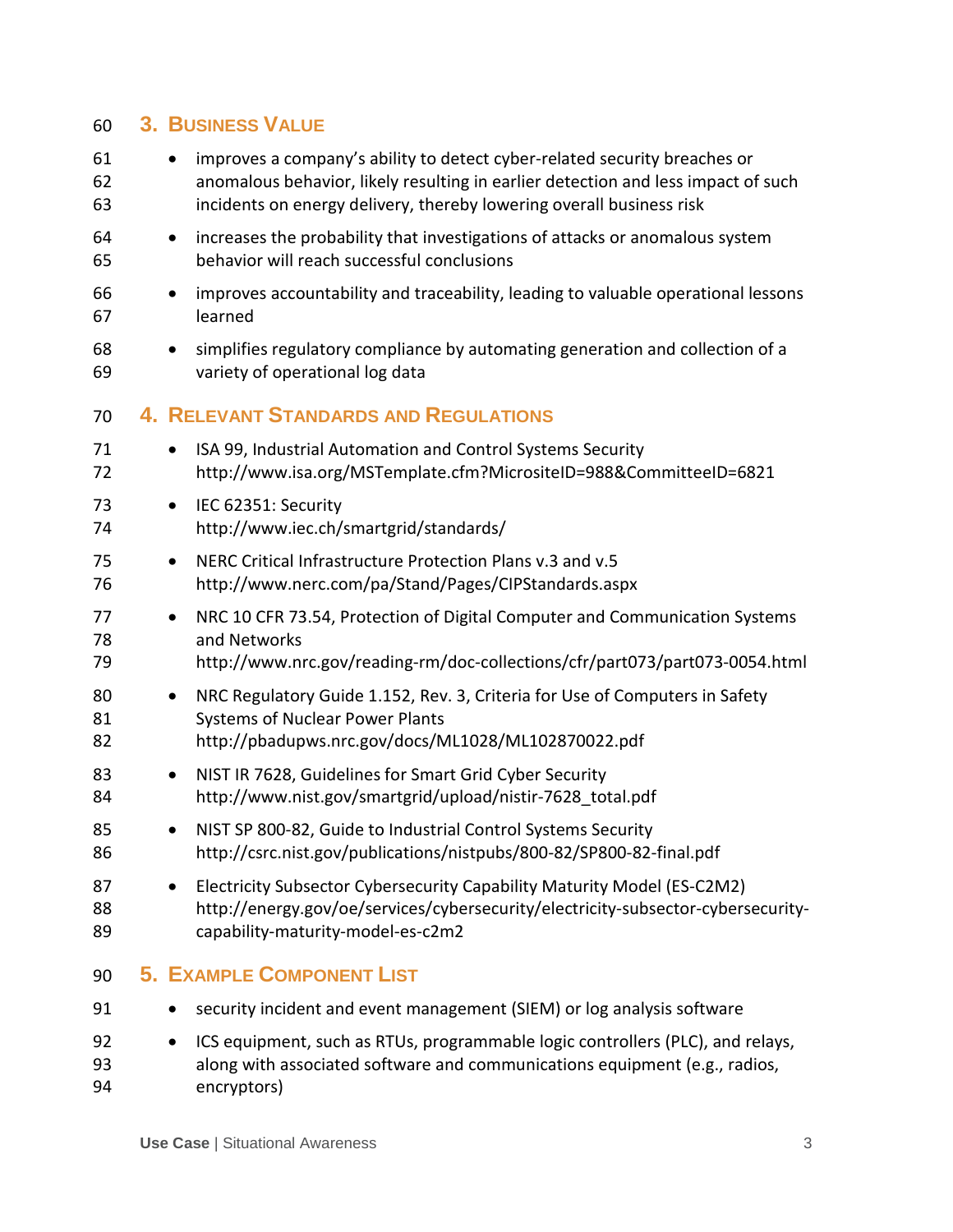- "bump-in-the-wire" devices for augmenting OT with encrypted communication and logging capabilities 97 • software for collecting, analyzing, visualizing and storing operational control data (e.g., historians, outage management systems, distribution management systems, human-machine interfaces)
- 100 products that ensure the integrity and accuracy of data collected from remote facilities

## **6. HIGH-LEVEL ARCHITECTURE**

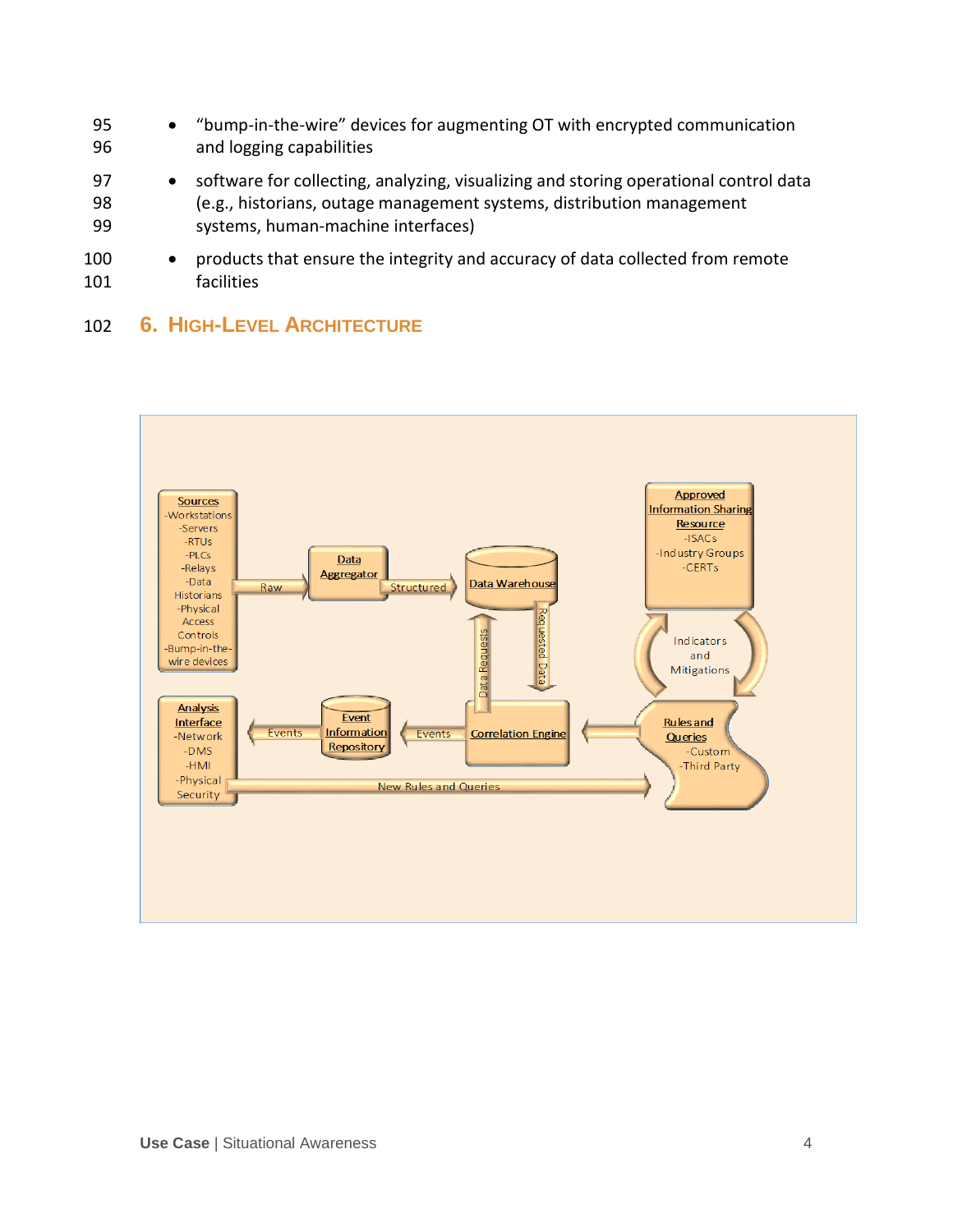## **7. APPROACH TO COMMENTS**

We received more than 130 comments from 40 reviewers regarding the two draft use cases. Comments were grouped according to their commonalities, then we distilled those grouped comments into these brief statements. We have provided a response to each statement and revised the use cases accordingly.

## **8. GENERAL COMMENTS**

1. There were many comments identifying products of potential interest, or indicating interest in getting involved.

**Response**: We welcome inquiries from companies that are interested in participating in our use cases. In the next few weeks, we will publish a Federal Register notice for each use case with instructions for companies that hope to get involved. To receive announcements about the publication of the Federal Register notices, send an email to nccoe@nist.gov.

2. The (new) capabilities envisioned in each use case can themselves introduce new vulnerabilities or become targets of attack.

**Response**: This is a legitimate concern for any new feature added to any system, but it should not prevent us from seeking out new capabilities that improve security, efficiency and function. The NCCoE's mission is to help American companies become more secure, so we take seriously the security of our example solutions. Unfortunately, because the field of cybersecurity currently cannot measure security, no solution can be proven to be free of vulnerability, and so there is no way to guarantee the security of a solution. The NCCoE will analyze the solutions to gain reasonable assurance that they are appropriate for the security of critical infrastructure like the energy industry.

3. Operational availability trumps security. In particular, offline operation of systems or endpoint devices needs to be addressed.

**Response**: This comment is true of many critical infrastructure sectors, including electric power. The use case descriptions have been modified to reflect the need for disconnected operation.

4. Some comments conjectured that the capabilities are going to be expensive to procure and time-consuming to deploy. What near-term business value will justify that investment? Conversely, several additions to the Business Value sections were suggested.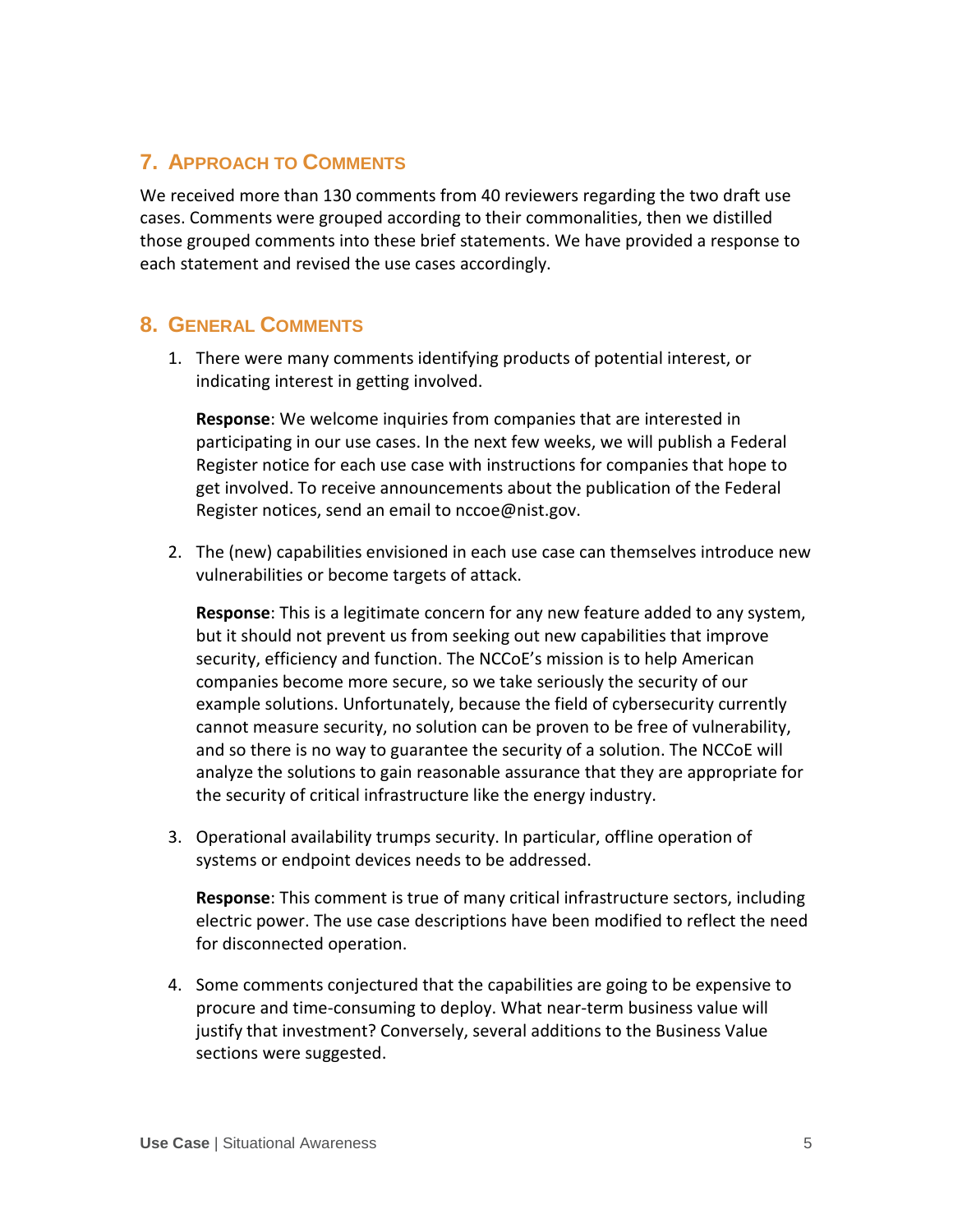**Response**: These comments resulted in some modifications to the Business Value sections in the use cases. The NCCoE has found many private sector companies developing unexpected solutions that are not well publicized. Therefore, we are hopeful that if we clearly state wished-for capabilities without assuming they are impractical to achieve, these use cases will result in a variety of solutions for utilities with a wide range of security needs and budgets.

5. The component lists are an inconsistent mix of technology, objectives and environmental factors.

**Response**: The component lists have been modified for better consistency.

6. Several comments advocated making compliance to the NIST Federal Information Processing Standards and other federal security guidelines a requirement for the use cases.

**Response**: Federal standards and guidelines are not mandatory for nongovernmental use unless adopted by a relevant regulator. Furthermore, the solution sets that result from these use cases will not have any specific government or regulatory approval, certification, or accreditation. Nevertheless, the NCCoE will seek to be consistent with or improve upon the best available security practices in a manner that will be practical for all members of the affected sector.

## **9. COMMENTS ON THIS USE CASE**

1. Isn't this about situational awareness? Data aggregation and monitoring are just components of that.

**Response**: We agree that the primary goal of this use case is to increase situational awareness, and have therefore decided to retitle the use case.

2. Finding patterns in the data is the hard part.

**Response**: We welcome products that will help analysts understand data and prioritize security and reliability events. We encourage companies that market such products to respond to our upcoming Federal Register notices.

3. Open telemetry and logging interfaces for endpoint integration will be critical. Existing systems have none, and are not likely to be replaced en masse.

**Response**: The product replacement lifecycle for industrial control systems is extremely long, and that is not likely to change soon. Therefore, we are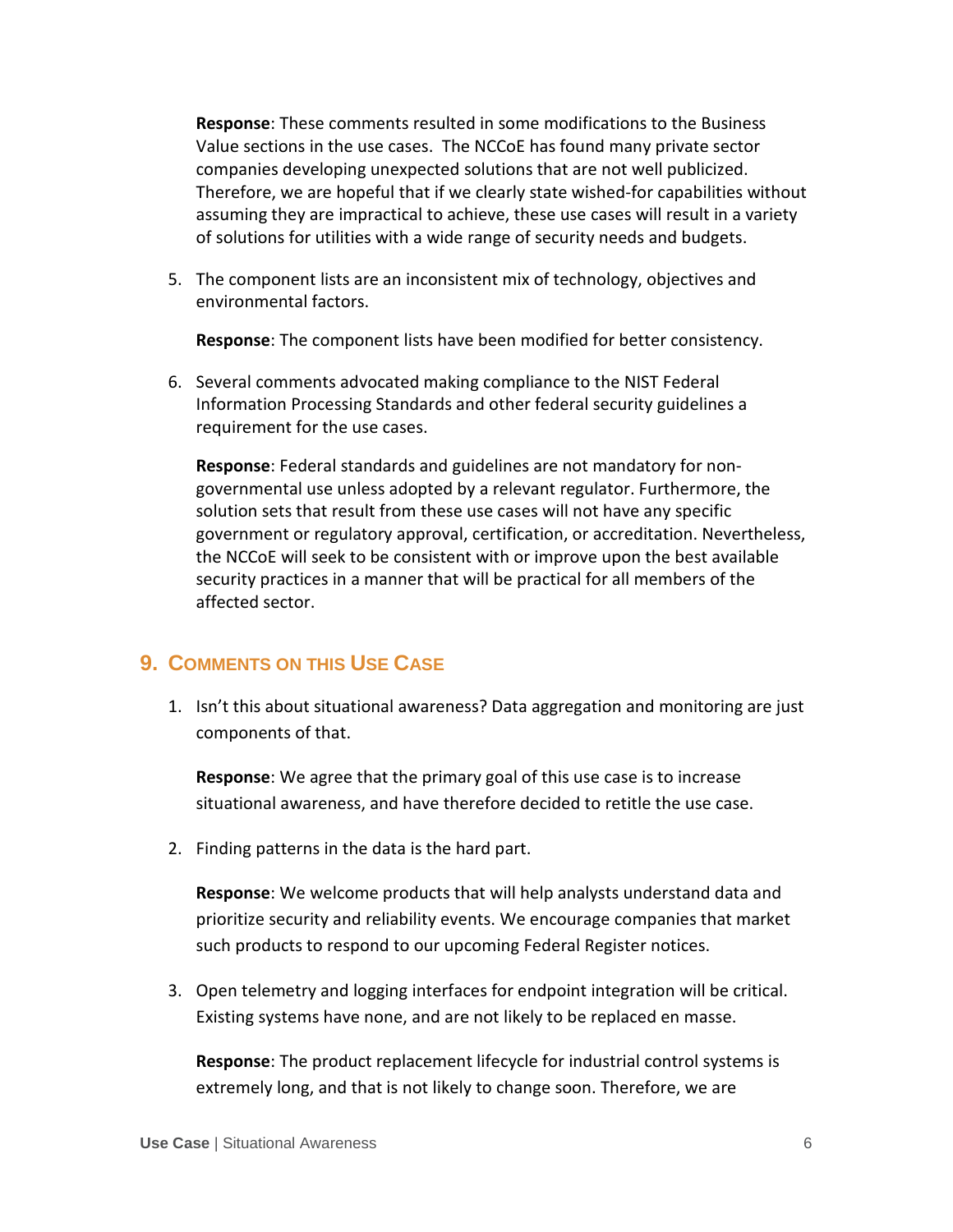interested in operational products that are capable of supporting telemetry and logging features as well as "bump-in-the-wire" devices that are meant to augment endpoint devices with the necessary functions.

4. In other communities, non-real-time analytics have been more flexible and powerful; a goal of real-time analysis is not necessarily desirable.

**Response**: This use case discusses real-time data, not real-time data analysis. We may have unintentionally implied, however, that analysis should be real-time as well. In fact, analysis can be post-event, in the same time frame as the event(s), or even predictive. The NCCoE is interested in making detection and remediation of network-related security and reliability events faster and more effective. That begins with better and faster access to data, whatever the timeframe required for analysis.

5. Consuming threat information is as much a challenge as consuming situational information.

**Response**: Threat information is a valuable subset of situational information, and the NCCoE is interested in products that help integrate threat information into the overall situational awareness picture.